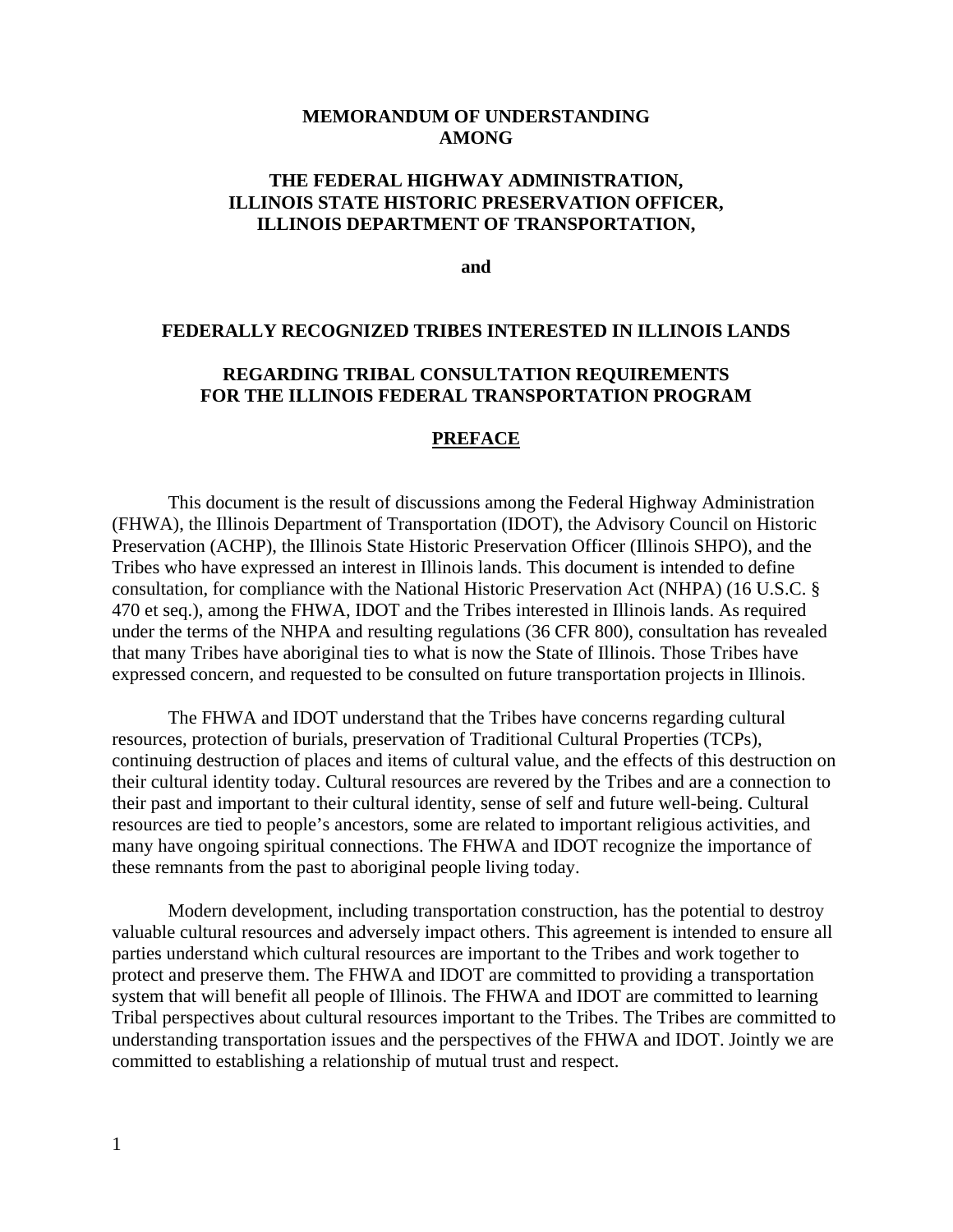The FHWA and IDOT recognize that transportation projects have the potential to adversely affect cultural resources: burials, sacred sites, archaeological sites, traditional natural resources, and traditional landscapes of value to the Tribes. The FHWA and IDOT do not wish further destruction of these culturally valued places, and recognize the inherent rights of Tribes to preserve those places that they value.

 It is the intention of the FHWA and IDOT to work with the Tribes to find appropriate ways to avoid effect to important cultural resources. The FHWA and IDOT pledge to always look for ways to avoid effect to these resources as the first option. When avoidance of effect is impossible or impractical, given other concerns of equal importance, the FHWA and IDOT will work with the Tribes for appropriate and respectful resolution of any unavoidable effects.

 The IDOT will follow the Native American Graves Protection and Repatriation Act (NAGPRA) (25 U.S.C. 3001) when there is a discovery of human remains or burials on Federal lands. In the event of an inadvertent discovery of human remains or burials on non-Federal lands during transportation construction activities, IDOT will comply with the Illinois Human Skeletal Remains Protection Act (20 ILCS 3440) (see III.C.3.)

**WHEREAS**, all signatory Tribes identified in Appendix A with the area in which they have expressed an interest are federally recognized sovereign Indian Nations with their own Tribal laws, with established government-to-government relationships with the United States and an interest in specific areas of Illinois, as shown in Appendix A: "COUNTY LISTING OF THE TRIBES' ANCESTRAL HOMELANDS AND TERRITORY IN THE STATE OF ILLINOIS", and have been consulted and agree to be signatories to this document; and

**WHEREAS**, the Illinois SHPO has been consulted and agrees to be a signatory to this document; and

**WHEREAS**, the FHWA and IDOT wish to affirm the government-to-government relationship with the Tribes for consultation and cooperation regarding Federal Acts and Orders including, but not limited to, Section 106 of the NHPA; the National Environmental Policy Act, 42 U.S.C. §§ 4321, 4331, 4332 , the Archaeological Resource Protection Act, 16 U.S.C. § 470aa et seq. Presidential Executive Order 13007 (Indian Sacred Sites), Presidential Executive Order 13175 (Consultation and Coordination with Indian Tribal Governments), Native American Graves Protection and Repatriation Act (NAGPRA) (25 U.S.C. 3001) and the American Indian Religious Freedom Act, 42 U.S.C. § 1996; and

**WHEREAS**, the FHWA is the Federal agency with statutory responsibilities for administering the Federal-aid highway program under Title 23 U.S.C. 101 et seq, and IDOT is the applicant for Federal funds for highway construction projects in Illinois. The FHWA agrees to coordinate under a government-to-government relationship with federally recognized Tribal government officials or appointees with regard to Federal responsibilities under Section 106 of the NHPA through the terms of this Memorandum of Understanding (MOU). The IDOT will consult with representatives designated by the Tribal governments to manage or advise on matters pertaining to cultural resources; and

**WHEREAS**, the FHWA has determined that its undertakings may have an effect upon properties included in or eligible for inclusion in the National Register of Historic Places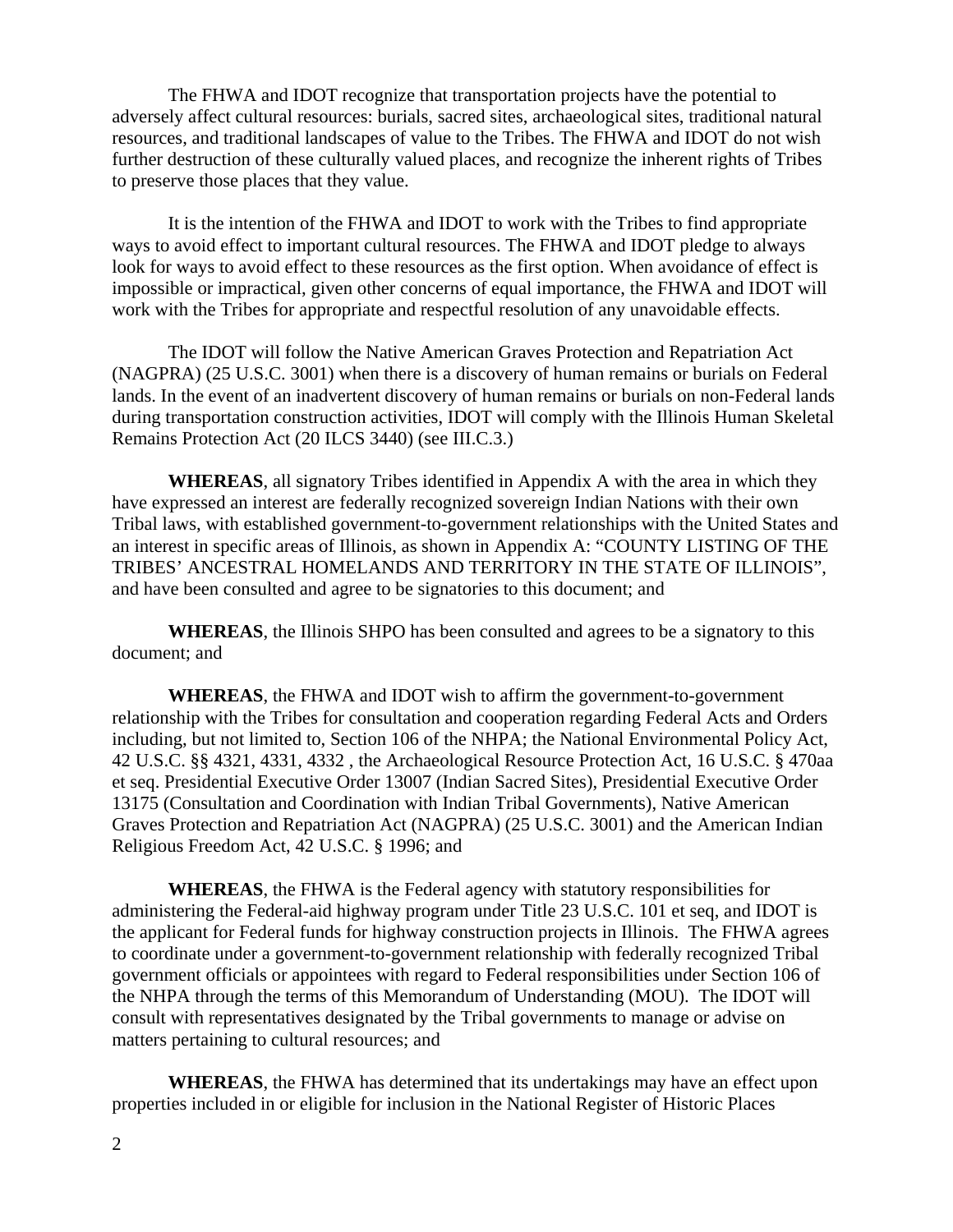(NRHP), that may be of interest to the Tribes, and through this agreement will consult with the Tribes pursuant to Section 106 of the NHPA (16 U.S.C. 470f); and

**WHEREAS**, the FHWA and IDOT are committed to the design and construction of a transportation system that: 1) safely moves people and goods; 2) avoids, minimizes and mitigates adverse effects on cultural resources; 3) recognizes that consideration of Tribal interest in preservation of significant cultural resources is important to Tribal well-being, growth and prosperity; and 4) responds to the needs of Illinois communities and the Tribes; and

**WHEREAS**, the IDOT will employ departmental staff with qualifications that meet the requirements of 36 CFR Part 61, Appendix A. At a minimum, the professional staff required to carry out the terms of this MOU shall consist of one permanent, full time archaeologist; and

**WHEREAS**, the IDOT may contract archaeological field work to other qualified personnel provided they are managed by IDOT. At this time the Illinois State Archaeological Survey (ISAS) , through an intergovernmental agreement with the University of Illinois, performs all field work and develops technical reports to implement IDOT's cultural resources program; and

**WHEREAS**, the FHWA, IDOT, and the signatory Tribes aspire to engage in meaningful, long-term planning for the appropriate consideration of cultural resources important to the Tribes, and to include the following:

- develop a comprehensive and efficient Tribal consultation process for all Section 106 undertakings,
- streamline the process and procedural requirements,
- recognize that Tribes share the responsibility to engage in effective consultation,
- develop a consultation process based upon education and understanding,
- involve the Tribes' cultural experts to a greater extent and at an earlier point than before the implementation of this MOU,
- devote a percentage of time and energy to identify relevant transportation problems threatening cultural resources important to the Tribes,
- any additional goals identified through consultation;

**BE IT RESOLVED**, the FHWA, IDOT and the Tribes hereby agree that the implementation of Tribal consultation on highway projects shall be administered in accordance with the following stipulations in order to satisfy FHWA tribal consultation responsibilities under the NHPA.

# **STIPULATIONS**

# **I. GENERAL**

A. This MOU sets forth the process by which FHWA will meet its responsibilities with regard to consultation with the Tribes under Section 106 of the NHPA for highway projects within the State of Illinois of the Federal Aid Highway Program. This MOU establishes a protocol for consultation with the Tribes on individual highway projects.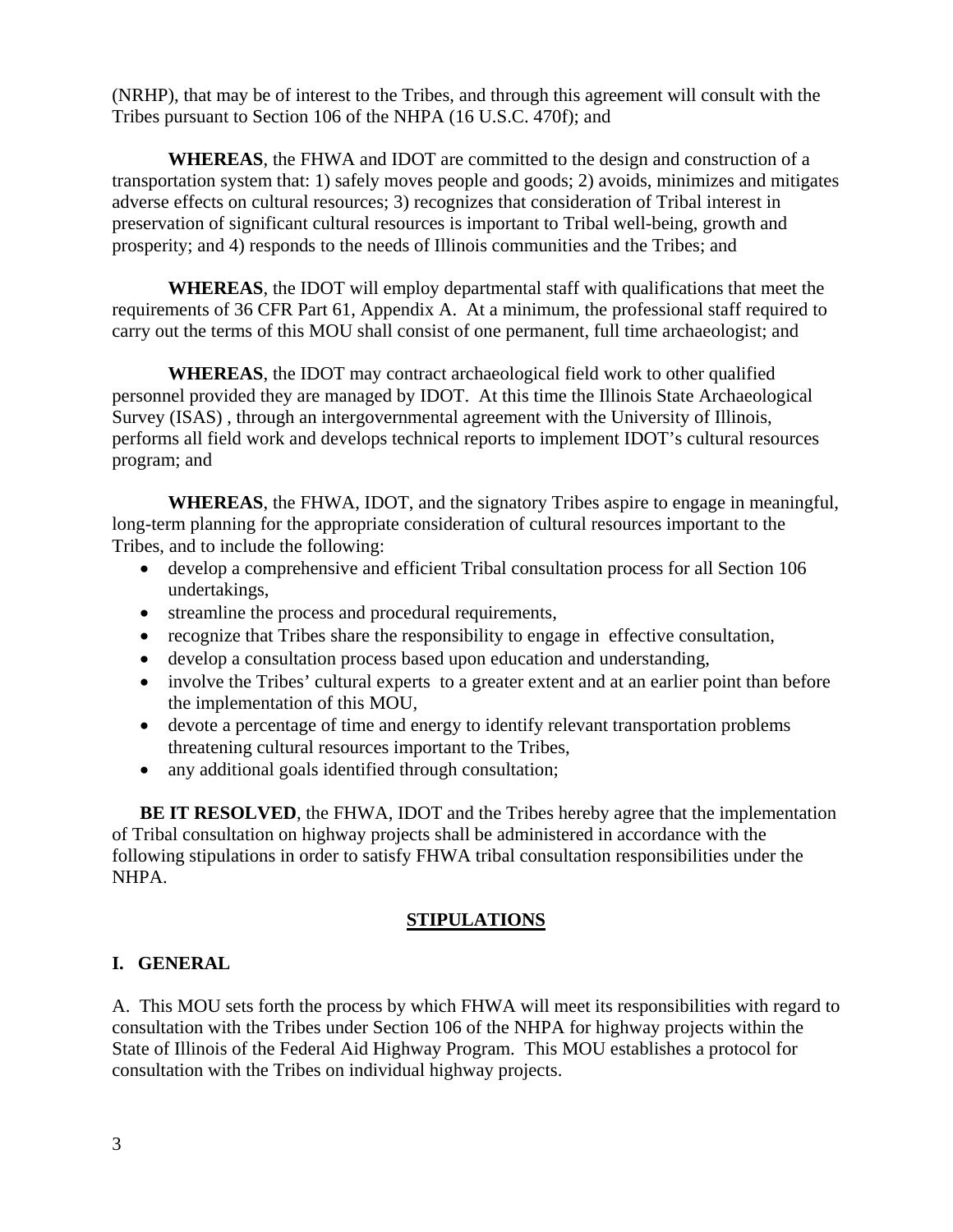B. Nothing in this MOU shall be interpreted to alter the requirements of the NHPA or its implementing regulations. In the event any portion of this MOU is deemed contradictory to law or regulation, only that contradictory portion becomes void. The sole contradictory issue does not negate the entire agreement. The parties should consult to resolve that contradictory issue with the intent to reform that portion to make it compliant with the applicable law or regulation, and the remaining portions of the MOU remain in full force and effect.

C. No portion of this MOU shall be interpreted to limit the rights, duties, or responsibilities as may be implemented under Federal statutes, regulations, policies, Executive Memoranda or Executive Orders, and related documents.

D. Consultation should begin early in the planning process and continue throughout a Section 106 undertaking. A letter or email of notification, in and of itself, from FHWA/IDOT to the Tribe is not considered consultation. Consultation is a mutual, meaningful dialogue between FHWA, IDOT, the Illinois SHPO, and the Tribe regarding historic properties that may be affected by an undertaking. Consultations may include face-to-face meetings, as well as communications by mail, electronic mail, facsimile, and telephone. Times and places of meetings, as well as agendas of meetings, will be developed with mutual acceptance. If there are historic properties that are of religious and cultural significance to the Tribe, then consultation may be extended to include future management, protection, and preservation of these properties.

E. The FHWA and IDOT shall consult each Tribe on a government-to-government basis in recognition of its sovereign status early in the planning process, and throughout Section 106 review, regarding any activity or undertaking that might affect historic or cultural properties. The FHWA will monitor and supervise any such consultations, and will be available for direct communication from any party. The FHWA will be a signatory on all project specific, or other formal Section 106 agreement documents.

F. The FHWA and IDOT shall ensure that the Tribe is consulted throughout a specific undertaking and that the Tribe is afforded, in accordance with applicable Federal, State, and local authorities and highway safety measures, the opportunity to conduct religious/traditional ceremonies within right-of-way owned by IDOT, with regard to a specific location or with regard to American Indian human remains and funerary objects as well as any other cultural items from sacred or religious contexts.

G. The FHWA and IDOT recognize that facilitating effective tribal consultation may require providing travel support for tribal officials. Future formal agreements may specify how this support may occur.

H. The FHWA and IDOT shall ensure that consultation with other consulting parties, including local governments, shall not include the dissemination, beyond those who have an official need to know, of confidential information except as mandated by Federal or State laws. Confidential information is defined as information that might risk harm to

- 1. TCPs,
- 2. archaeological sites that may contain burials or human remains and/or associated cultural items,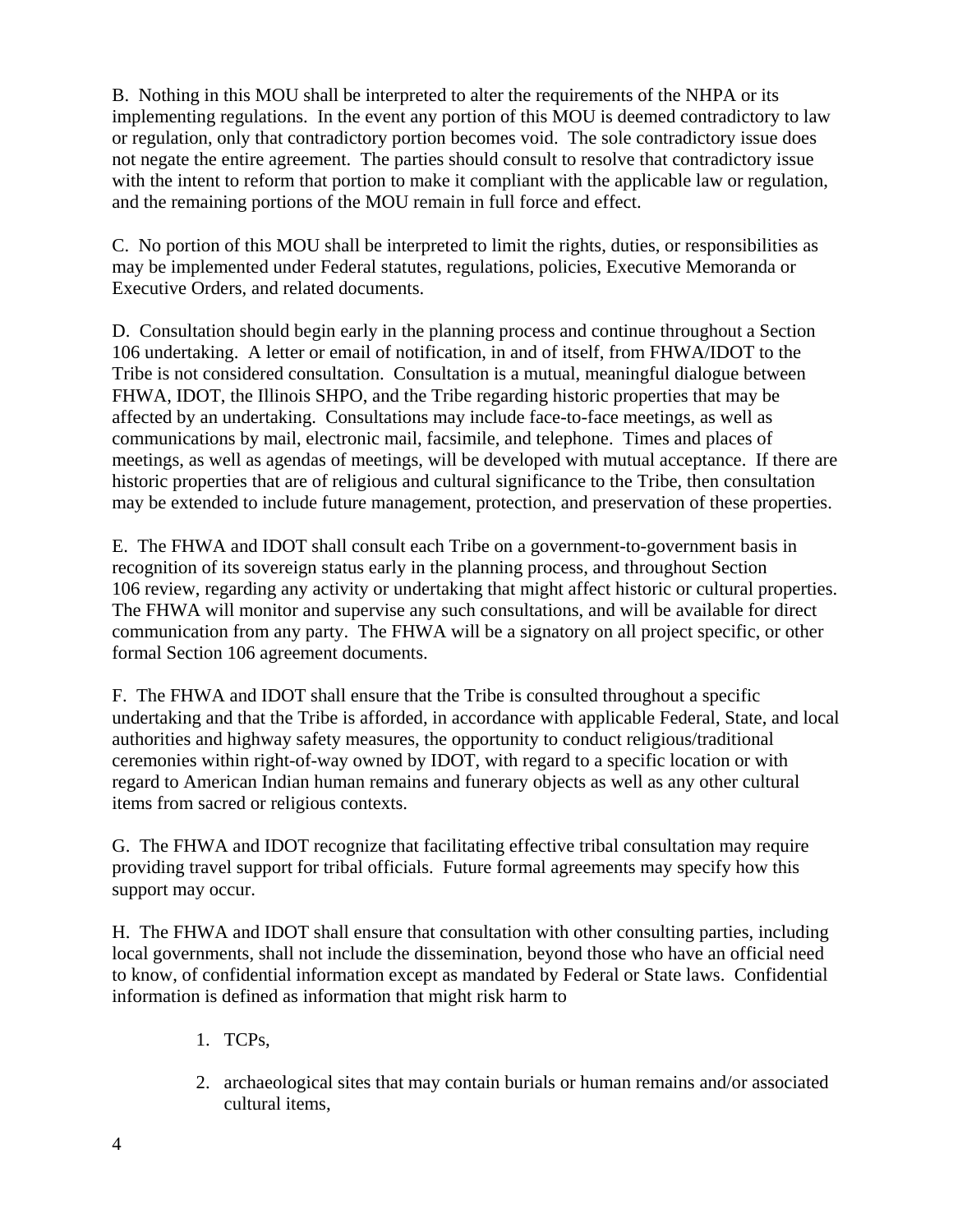3. significant archaeological habitation sites in accordance with Section 304 of the NHPA and other applicable authorities,

I. As TCPs, burial sites, and/or associated cultural items are non-renewable resources, FHWA and IDOT shall make a reasonable and good faith effort to inform the public and private landowners regarding stewardship, site protection and preservation which may include but not be limited to tax incentives or related benefits, lectures, exhibits, site-specific consultation, brochures, and videos.

J. An interested Tribe may request to enter the process at any time. The interested Tribes will be contacted if human remains or burials are found during archaeological investigations conducted within IDOT rights-of-way and the human remains are determined to be associated with Tribes. If individual or scattered fragments of bone or teeth are found, further field investigations will be done to determine if they are isolated or part of additional human remains or burials.

# **II. NOTIFICATION FOR CONSULTATION PROCEDURES**

A. *Points of Contact*: The FHWA, IDOT, Illinois SHPO, and the Tribes, shall each designate a primary and secondary contact. The primary contact for the Tribes is the contact to whom all initial and formal correspondence goes, including the Illinois Proposed Highway Improvement Program (HIP) listing (see Stipulations II.C and III.A.) and electronic web-based Project Notification System (PNS) notifications (see Stipulation III.B.). If the individual designated as the primary point of contact is not available, communications should be directed to the secondary contact. The primary and secondary contacts within each Tribe are responsible for involving the appropriate Tribal individuals as they deem appropriate. Each party of this MOU shall provide the other parties with the phone numbers, email addresses, and mailing addresses for the primary and secondary contacts (see Appendix B "POINT OF CONTACT LIST"). Each party shall notify the other parties in writing (hardcopy or email) when either point of contact changes. Such changes shall not require the amendment of this agreement.

B. *Tribal Areas of Concern*: The Tribes have provided, or will provide, FHWA/IDOT with a map and listing of all Illinois counties that exist within their ancestral homeland and territory, in which they have an interest (see Appendix A). At the Tribes' discretion, a Tribe or Tribe(s) may also be identified to review projects in other areas of Illinois. The FHWA/IDOT will maintain this list and will update as necessary when additional Tribal interests are made known.

C. *Illinois Program Documents:* The current Illinois Proposed HIP, which is a multi-year list of all proposed transportation projects with scopes and locations, is maintained on the IDOT website. The IDOT will email Tribal contacts the website address when these documents are updated on an annual basis, with an offer to send hard copies upon request. This information will give the Tribes the opportunity to review and comment on *all* projects in their counties of interest in advance of project development. (see Section III, Consultation Procedures)

D. *Delegation of Certain Responsibilities to IDOT:* The IDOT will send the Illinois Proposed HIP and the initial electronic PNS notification to Tribes for the applicable projects (see Stipulation II. F.), soliciting the Tribes' input early in the project's development, and providing them project information as necessary or requested. The IDOT may also carry out consultation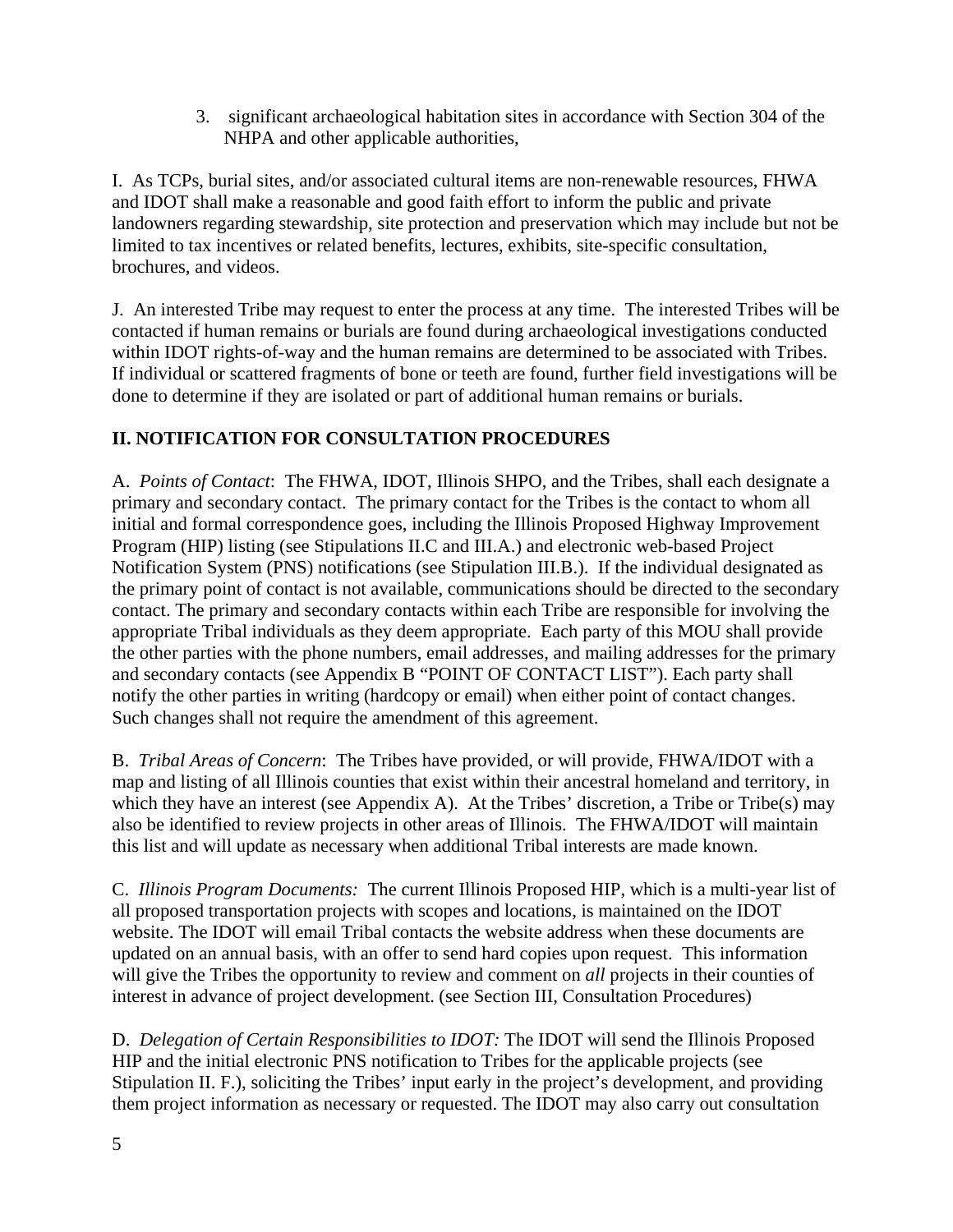activities in accordance with Stipulation I.D., but FHWA will be involved in or monitor all such consultations, and will at all times be available for direct communication with any party. The FHWA will be a signatory on all project specific or other formal agreement documents.

E. *Projects Exempt from Initial PNS Notification:* Projects listed in Appendix C "PROJECTS EXEMPT FROM INITIAL NOTIFICATION", provided they are not part of a larger undertaking, are by their nature and definition either: 1) types of projects that have no potential to affect historic properties, or 2) types that have no or limited potential to result in any effects to historic properties of concern to the Tribes. These projects are exempt from PNS notification. Exemption of projects from PNS *notification* does not exempt those projects from Tribal *consultation* opportunities. Upon agreement from FHWA, IDOT, Illinois SHPO, and all signatory Tribes, Appendix C may be modified without amendment to this MOU.

No Federal-aid projects are exempt from being listed in the Illinois Proposed HIP. Therefore, Tribes will see a listing of *all* Federal-aid projects in their counties of interest (see III.A).

F. *Transportation Projects to be Considered for PNS Notification to Tribes*: The IDOT will use the PNS to notify Tribes and the Illinois SHPO about minor projects (typically Categorical Exclusion (CE) classes of action under the National Environmental Policy Act (NEPA)) with potential to affect historic properties that may be of interest to the Tribes. The FHWA will normally notify by email Tribes and the Illinois SHPO directly about major projects (typically Environmental Assessment (EA) and Environmental Impact Statement (EIS) projects under NEPA) with the potential to affect historic properties that may be of interest to the Tribes. PNS notifications include:

- 1. Any minor IDOT project that is considered to be a Federal undertaking that is subject to Section 106 as described in 36 CFR Part  $800.3(a)$  and Part  $800.16(y)$ . The IDOT will consult with the Tribes who claim association with that project's county (see Appendix A). However, those projects that impact previously disturbed or surveyed ground are exempt from initial notification (see Appendix C).
- 2. Information about minor projects at the initiation of the archaeological resources survey for all projects that fall under Stipulation F.1 that are not EA or EIS projects. At a minimum this information will include a project description, location maps, and the location of known burial sites in the immediate area.
- 3. The FHWA/IDOT will consult with the Tribes regarding any properties in which the Tribes have an expressed interest as a result of their review of all project documentation provided by IDOT.

# **III. CONSULTATION PROCEDURES**

*A. Illinois Program Documents:* The current Illinois Proposed HIP, which is a multi-year list of *all* proposed transportation projects with scopes and locations, is maintained on the IDOT website. The IDOT will email Tribal contacts the website address when these documents are updated on an annual basis, with an offer to send hard copies upon request. This information will give the Tribes the opportunity to review and comment on projects in advance of project development.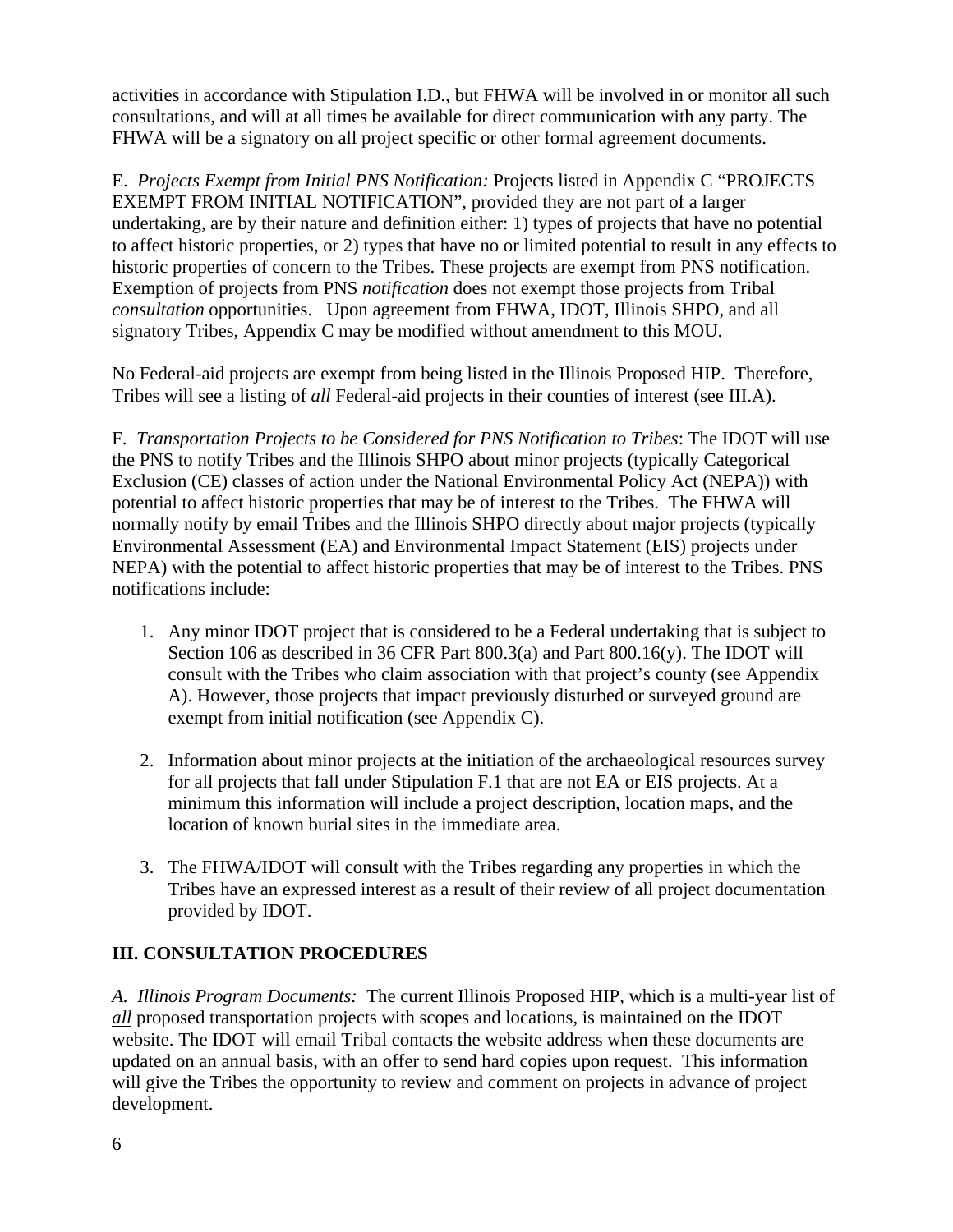If a Tribe expresses interest in any project(s) listed, they may request that detailed project information be sent to them via the PNS, and the procedures under Stipulation III. B. will be followed.

*B. Project Notification System (PNS):* In addition to the regular notification of all projects in the Illinois Proposed HIP, IDOT will notify the Tribal designated contacts (Appendix B) and the Illinois SHPO through the PNS by email when a proposed minor project has been requested for archaeological survey. These are projects that IDOT has determined may have potential to affect historic properties, in consultation with the interested Tribes. This notification will be done for projects identified in Stipulation II.F, *Transportation Projects to be Considered for PNS Notification to Tribes*.

For projects sent through the PNS, the Tribes, FHWA, the Illinois SHPO, and IDOT, mutually agree on the following consultation procedures for identifying and evaluating the effects of projects on cultural resources. These procedures shall comply with all applicable Federal, and State laws, statutes, and regulations.

- 1. The IDOT will use Appendix A*,* to identify and provide the interested Tribes with early notification through the PNS that a project is under study within a county of their area of concern. The PNS notification will provide a project description along with a 7.5 minute quadrangle map showing the proposed project location. The Tribe will notify IDOT in the PNS if there is a TCP within the project area, or if they have an interest in the undertaking. If IDOT does not receive a response from the Tribes within 45 days, they may assume the Tribes have no interest in the undertaking. The IDOT may proceed with archaeological investigations as soon as the notification is sent to the Tribes.
- 2. Tribes that responded within the 45-day period with an interest will be considered a consulting party for the project. The IDOT will notify FHWA of the Tribe's interest, who will, if appropriate, contact the Tribe. The interested Tribe may request additional project information, which IDOT will provide. The means of consultation will be negotiated on a project case-by-case basis as appropriate for the Tribe's interest and request.
- 3. If there is any disagreement among the agencies and the Tribes regarding eligibility of a TCP, all parties will have further discussions to attempt to reach agreement and will follow eligibility guidelines in National Park Service Bulletin 38. If Tribes disagree on preferred treatment of a TCP, the Tribes will negotiate among themselves and present one recommendation for IDOT/FHWA on which to base their actions.
- 4. The IDOT, in consultation with the Illinois SHPO and interested Tribes, shall conduct appropriate archaeological investigations and prepare the reports, which will be posted on the IDOT/ISAS PNS and a notification sent to the consulting party Tribes and the Illinois SHPO. Reports may also be sent by hardcopy to consulting party Tribes that have demonstrated technical difficulties accessing the reports via PNS.
- 5. Upon completion, IDOT will send the archaeological survey report to the Illinois SHPO via PNS for a 30-day review period, and also to consulting party Tribes via PNS for a 30-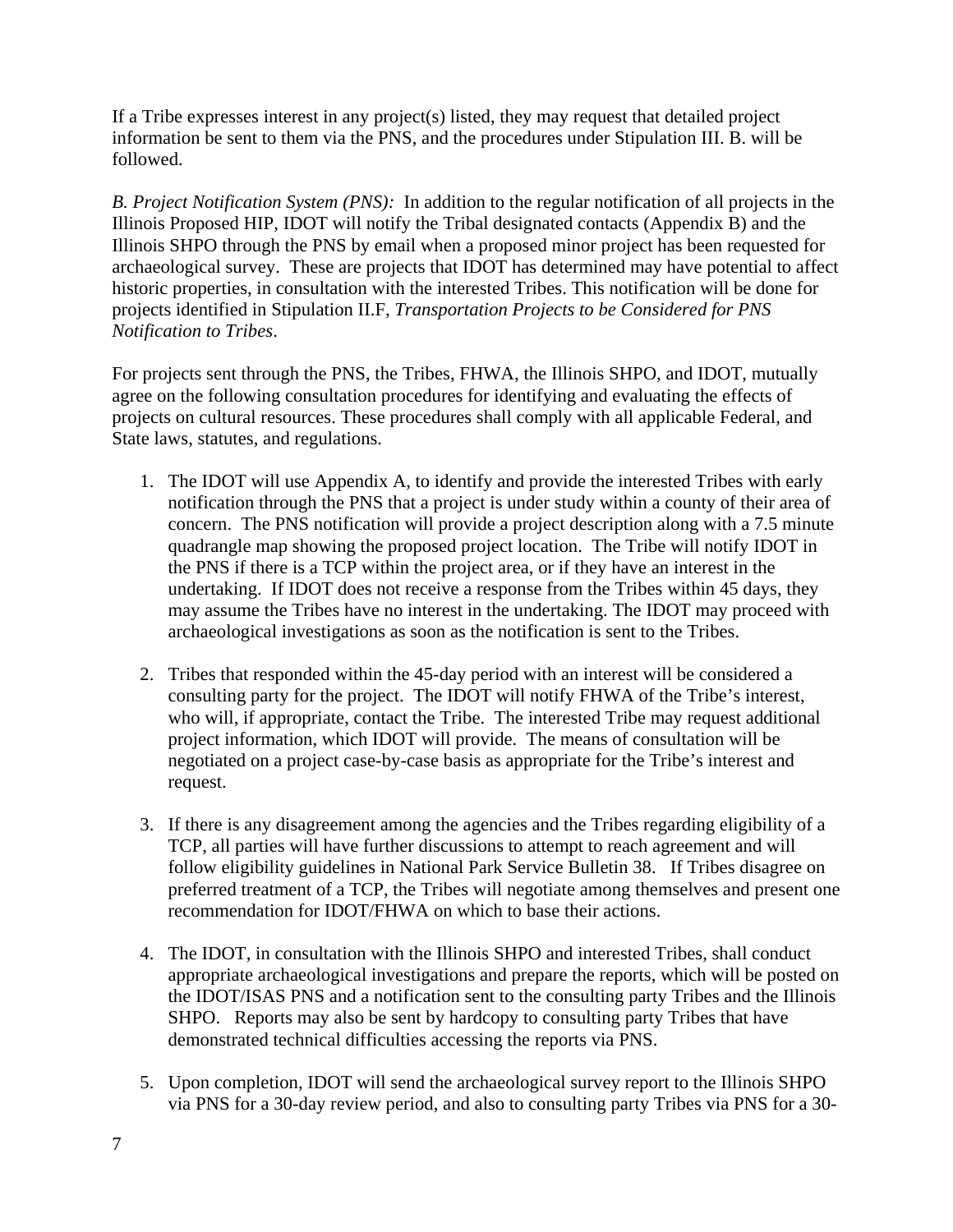day comment period that runs concurrent with the Illinois SHPO's 30-day review period. Any response received from consulting party Tribes during this period will be provided to the SHPO for consideration in the identification of historic properties. If IDOT does not receive a response within the 30-day period from a consulting party Tribe, IDOT may assume the Tribe has no comment regarding the outcome of the archaeological investigation and will request concurrence from the Illinois SHPO.

- 6. Based on the initial field surveys for those properties which FHWA, IDOT, and Illinois SHPO, in consultation with Tribes, agree are not eligible for inclusion in the NRHP, no further archaeological investigations will be required in those areas. The IDOT will send the eligibility determination documentation to the consulting party Tribes via PNS.
- 7. For those properties identified as eligible for the NRHP, consultation will continue with the Illinois SHPO and consulting party Tribes. If adverse impacts cannot be avoided, then IDOT, FHWA, the Tribes, and Illinois SHPO will consult to develop a Memorandum of Agreement.

### C. *Unanticipated Discoveries During Construction:*

- 1. *Objectives:* The following procedures will be used in the event that previously unreported and unanticipated historic properties or human remains are found during IDOT construction activities. The procedures differ depending on whether unanticipated cultural materials (see Section C.2.) or human remains (see Section C.3.) are encountered. The plan is intended to ensure that the project is in compliance with all applicable Federal and State laws and regulations, including Section 106 of the NHPA of 1966 (36 CFR 800), the Illinois State Agency Historic Resources Preservation Act (20 ILCS 3420), the Illinois Archaeological and Paleontological Resources Protection Act (20 ILCS 3435), and the Illinois Human Skeletal Remains Protection Act (20 ILCS 3440).
- 2. *Procedures for an Unanticipated Discovery of Historic Properties:* In the event of an unanticipated discovery of historic properties during IDOT construction activities, IDOT will follow these procedures:

(a) The construction contractor must immediately stop all construction activity within a 150 foot radius of the discovery, notify IDOT of the discovery, and implement interim measures to protect the discovery from looting and vandalism. Within 48 hours of receipt of this notification of the discovery, IDOT shall:

- i. inspect the work site to determine the extent of the discovery and ensure that construction activities have halted;
- ii. clearly mark the area of the discovery;
- iii. implement additional measures, as appropriate, to protect the discovery from looting and vandalism; and
- iv. notify the FHWA, the Illinois SHPO, and the Tribes who have identified the location as within their ancestral homelands, of the discovery.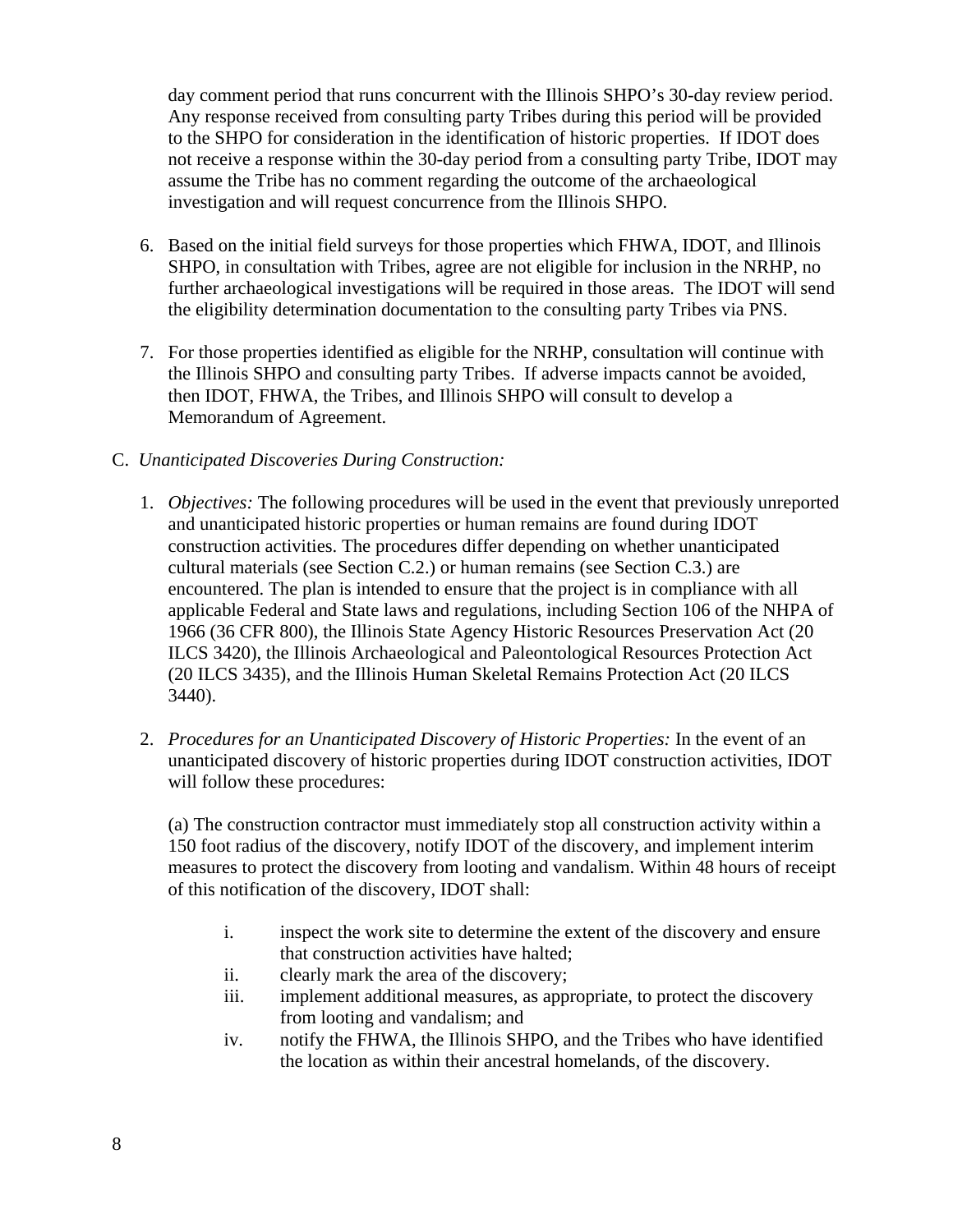(b) The IDOT/FHWA will have seven business days following notification to determine the NRHP eligibility of the discovery after considering the filed comments of the Illinois SHPO, interested Tribes, and other consulting parties. The IDOT/FHWA may assume the newly discovered property to be eligible for the NRHP for the purposes of Section 106 pursuant to 36 CFR§ 800.13(c)

(c) If the find is determined to be potentially significant, IDOT will consult with the Illinois SHPO, the Tribes, and other interested parties regarding appropriate measures for site treatment. For properties determined eligible for the NRHP, IDOT/FHWA will notify the Illinois SHPO, interested Tribes, and other consulting parties, of those actions for which it proposes to resolve adverse effects. Interested Tribes and other consulting parties will have seven business days to provide their views on the proposed actions. The IDOT/FHWA will ensure that the recommendations of interested Tribes and other consulting parties are taken into account prior to granting approval of the measures that will be implemented to resolve adverse effects. These measures may include:

- i. formal archaeological evaluation of the site;
- ii. visits to the site by the Illinois SHPO, the Tribes, and other interested parties;
- iii. exploration of potential alternatives to avoid the site;
- iv. preparation of a mitigation plan by IDOT in consultation with the Tribes for approval by the Illinois SHPO;
- v. implementation of a mitigation plan; and
- vi. FHWA approval to resume construction following completion of the fieldwork component of the mitigation plan.

(d) If the find is determined to be either isolated or completely disturbed by construction activities, IDOT will consult with the Illinois SHPO, the Tribes, and other interested parties prior to resuming construction.

(e) Dispute Resolution: The FHWA will seek and take into account the recommendations of the ACHP in resolving any disagreements that may arise regarding determination of effects.

3. *Procedures for an Unanticipated Discovery of Human Remains and Burials*: In the case of an unanticipated discovery of human remains or burials on Federal land, IDOT will follow the procedures outlined by the Native American Graves Protection and Repatriation Act, as amended (43 CFR 10, Subpart B), and pursuant to the Archaeological Resources Protection Act of 1979 (43 CFR 7). In the event of an unanticipated discovery of human remains or burials on non-Federal lands during IDOT construction activities, the IDOT will comply with the Illinois Human Skeletal Remains Protection Act (20 ILCS 3440) as administered by the Illinois Historic Preservation Agency (IHPA) and will follow these procedures:

> (a) Upon encountering human remains or an unmarked human burial during ground disturbing construction activities, IDOT will ensure that the construction contractor immediately stops work within a 150 foot radius from the point of discovery. The IDOT will ensure that the construction contractor implements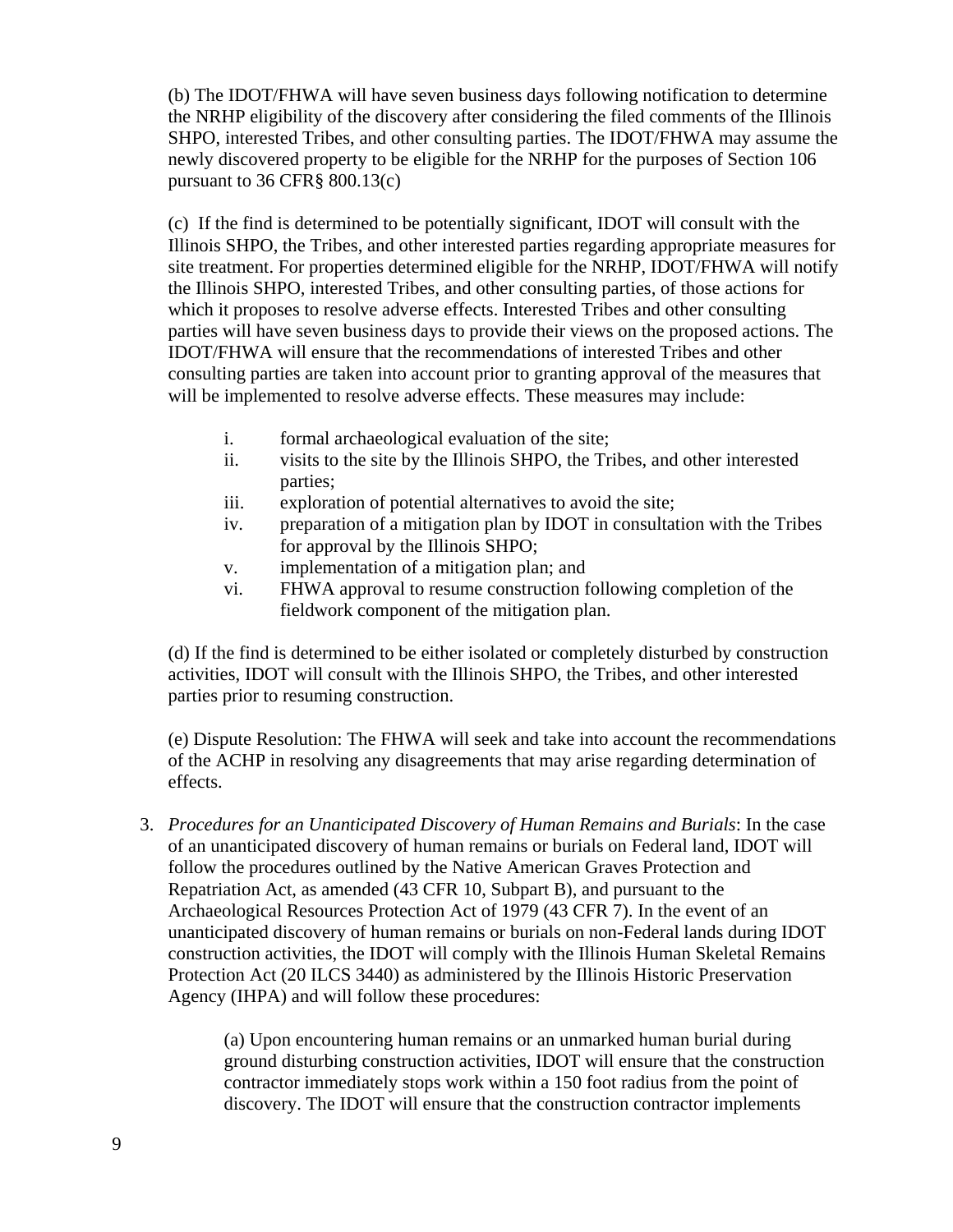interim measures to protect the discovery from vandalism and looting, but must not remove or otherwise disturb any human remains or other items in the immediate vicinity of the discovery.

(b) The IDOT will notify the County Coroner, IHPA, the Tribes, and other interested parties within 48 hours of the discovery. The IDOT/FHWA will contact by phone the point of contact for each interested Tribe of the discovery.

(c) Within 72 hours after notification the County Coroner will determine jurisdiction. If the remains are older than 100 years, the County Coroner will transfer jurisdiction to IHPA.

(d) In coordination with IHPA, IDOT will determine if the skeletal remains are human, the degree to which they were disturbed, and if possible, assess their potential age and cultural affiliation without any further disturbance.

(e) The IDOT/FHWA is responsible for notifying the Tribes within 24 hours of IHPA's findings.

(f) If it is determined by IHPA that intact or fragmented human remains are present and they are Native American, IDOT will consult with the IHPA, Illinois SHPO, FHWA, the Tribes, and other interested parties regarding additional measures to avoid, and protect or mitigate, the adverse effect of the project on the human remains and burial site. These measures may include:

- i. formal archaeological evaluation of the site;
- ii. if the remains are determined to be Native American, consultation with the Tribes will be required;
- iii. visits to the site by the Illinois SHPO, the Tribes, and other interested parties; exploration of potential alternatives to avoid the human remains or burial;
- iv. for Native American remains, implementation of a mitigation plan by IDOT in consultation with IHPA and the Tribes, including procedures for disinterment and re-interment;
- v. implementation of the mitigation plan; and
- vi. IHPA and FHWA approval to resume construction following completion of the fieldwork component of the mitigation plan.

# **IV. OTHER POINTS OF MUTUAL AGREEMENT**

A. *Execution and Implementation:* This agreement is effective as of the date of the last signature among FHWA, IDOT, and at least one Tribe with an interest in Illinois lands. Other Tribes may become signatory to this agreement after that date, without the need to amend this MOU. The successful implementation of this process shall constitute meaningful consultation between FHWA and the Signatory Tribes to fulfill tribal consultation requirements of Section 106 of the NHPA.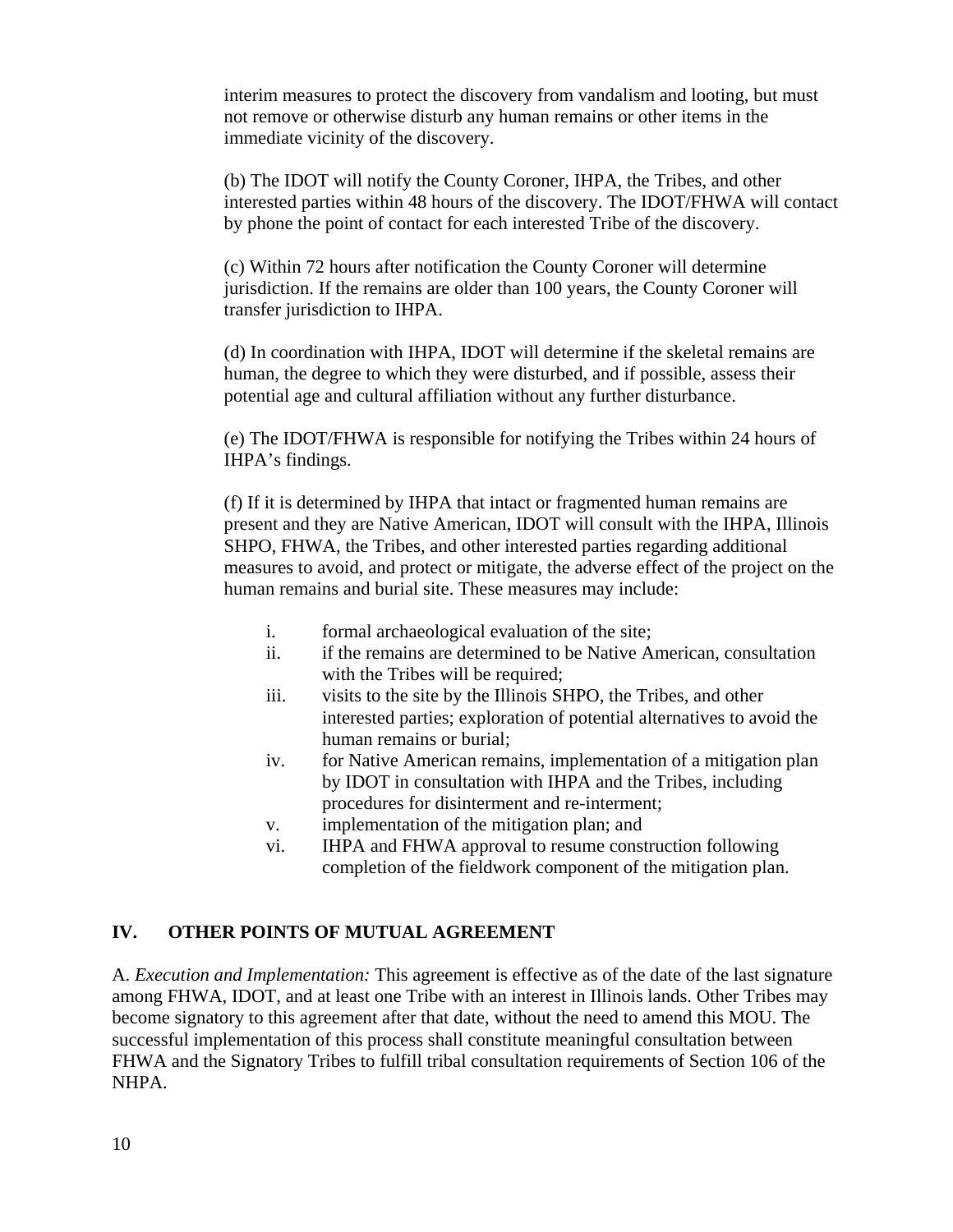B. *Annual Report:* The IDOT will submit a report to FHWA, Illinois SHPO, and Tribes identifying projects processed under this MOU. The report should include a description of actions taken to comply with this agreement. Discussion needs to take place between the Tribes, Illinois SHPO, IDOT, and FHWA regarding effectiveness of the MOU and any changes. If necessary, the contact list in Appendix B will be updated annually when the report is submitted.

C. *Confidentiality:* The FHWA and IDOT acknowledge the need for confidentiality of certain Tribal spiritual and cultural information that may be provided by the Tribes during the course of consultations, and other aspects of Tribal consultation conducted on cultural resource issues. Information identified as sensitive by consulted Tribal members, and requested to remain confidential, will remain confidential to the extent permitted by State and Federal law [Section 304 of NHPA].

D. *Dispute Resolution:* Should any signatory object at a later date to the implementation of this agreement in whole or in part, the objecting party will consult with all signatories to resolve the objection. If all signatories are unable to satisfactorily resolve the issue, and the issue involves resolution of the Adverse Effect of an IDOT project on a site eligible for inclusion on the NRHP, the administrative process defined in 36 CFR Part 800.6 will be followed.

E. *Failure to Comply/Termination:* If any signatory determines that the terms of this MOU cannot be or are not being carried out, then the signatories shall consult regarding the reasons, and will seek amendment to the MOU, if appropriate. If the MOU is not amended, any signatory may terminate their participation in the MOU by providing 30 calendar days written notice to the other parties. In the event of termination by a Tribe, the FHWA and IDOT shall comply with 36 CFR 800 and continue with individual Tribal consultation with that Tribe. As long as the FHWA, IDOT, Illinois SHPO, and at least one Tribe continues to participate, the MOU will remain in effect, but the Tribes who have terminated their participation will no longer be held to the terms of this agreement.

F. *Amendment:* Any signatory to this MOU may request that it be amended, whereupon all signatories shall consult to consider such an amendment. Any resulting amendments shall be developed and executed among the signatories in the same manner as the original MOU. Any amendment to this agreement will go into effect only upon written agreement of all signatories.

G. *Evaluation of MOU Implementation:* At least once a year, the signatories will discuss issues defined in this MOU. Once every two years, to the extent feasible, FHWA will host a meeting and will reimburse travel/per diem expenses for one representative from each signatory Tribe to attend the meeting. The purpose of the meetings is to continue effective working relationships and evaluate the implementation of this agreement.

H. *Participation in Similar Activities:* This MOU in no way restricts the FHWA, IDOT, or the signatory Tribes from participating in similar activities with other public or private agencies, organizations, and individuals.

I. *Commencement/Termination Date:* This MOU is executed as of the date of last signature between FHWA, IDOT, Illinois SHPO, the ACHP, and at least one Tribe affiliated with land within the State of Illinois. Other Tribes may become signatory to this agreement after that date. This MOU is effective through December 31, 2030, at which time it will expire unless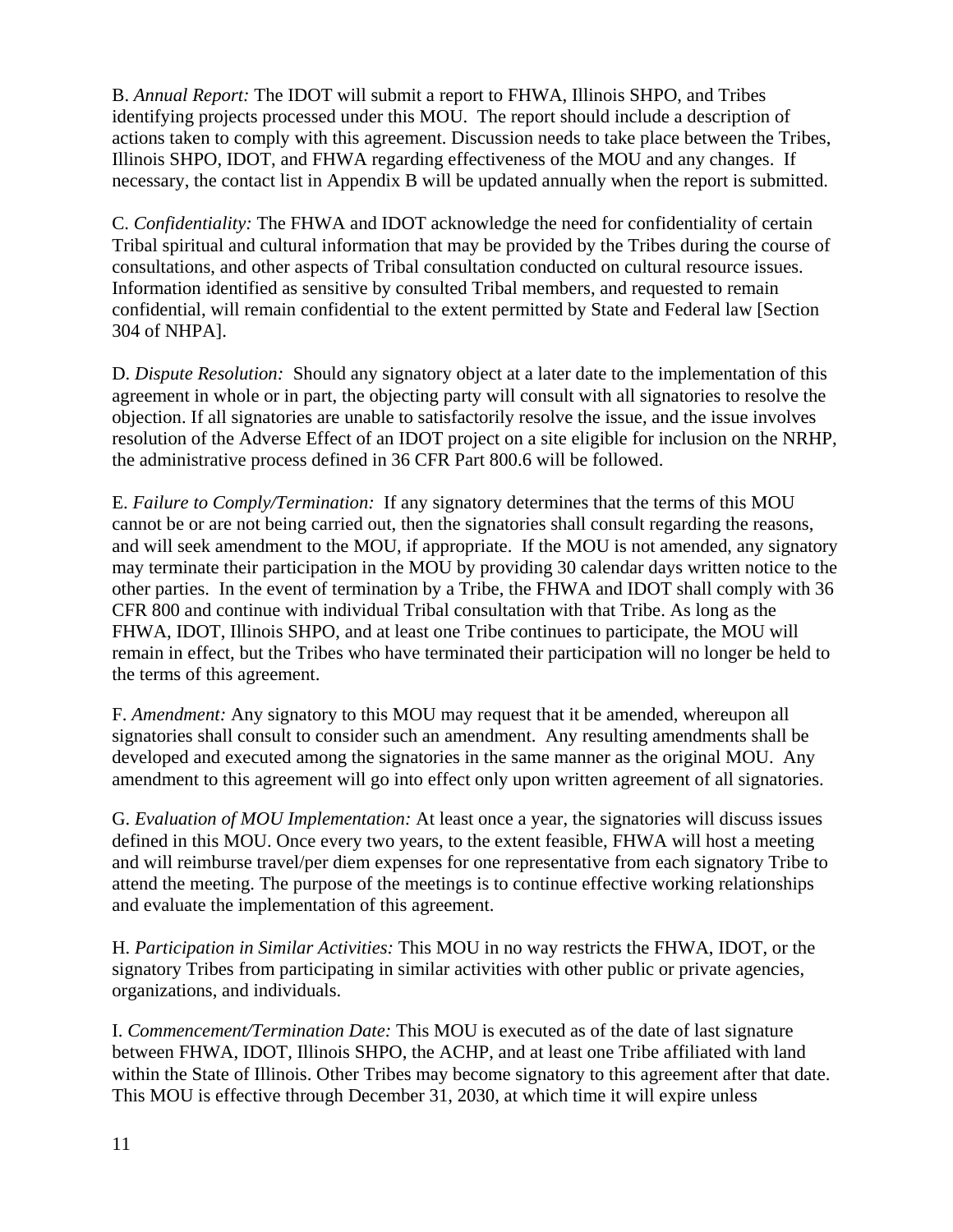specifically extended by signatory resolution. One year prior to expiration, the signatories will discuss whether this agreement should be renewed, modified, or allowed to expire.